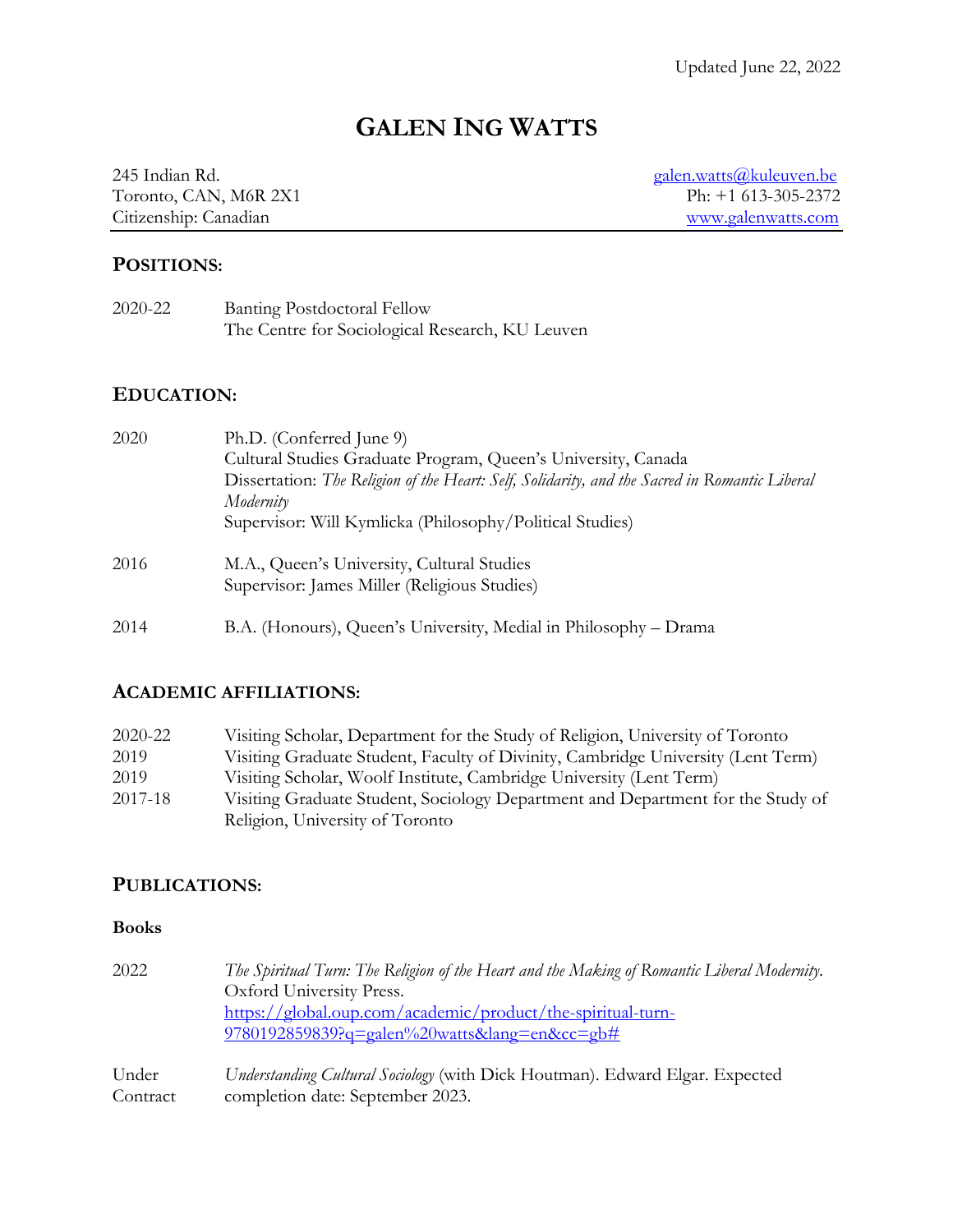## **Refereed Journal Articles**

| Accepted/<br>In press | "Purification or Pollution? The Debate over 'Workplace Spirituality"<br>(first author, with Dick Houtman) Cultural Sociology.                                                                                                                                                         |
|-----------------------|---------------------------------------------------------------------------------------------------------------------------------------------------------------------------------------------------------------------------------------------------------------------------------------|
| Accepted/<br>In press | "Can critical religion play by its own rules? Why there must be more than one way to<br>be 'critical' in the study of religion" (first author, with Sharday C. Mosurinjohn).<br>Journal of the American Academy of Religion.                                                          |
| 2022                  | "The Spiritual Turn and the Disenchantment of the World: Max Weber,<br>Peter Berger, and the Religion-Science Conflict" (first author, with Dick Houtman)<br>The Sociological Review.<br>https://journals.sagepub.com/doi/full/10.1177/00380261221096387                              |
| 2022                  | "Social Science as Public Philosophy Revived" Civic Sociology 3 (1): 1-13.<br>https://online.ucpress.edu/cs/article/3/1/35299/168049/Social-Science-as-Public-<br>Philosophy-Revived                                                                                                  |
| 2022                  | "The Religion of the Heart: 'Spirituality' in Late Modernity" American Journal of<br>Cultural Sociology. 10: 1-33.<br>https://link.springer.com/article/10.1057/s41290-020-00106-x                                                                                                    |
| 2021                  | "Are You a Neoliberal Subject? On the Uses and Abuses of a Concept" European<br>Journal of Social Theory. Advance Online.<br>https://journals.sagepub.com/doi/10.1177/13684310211037205                                                                                               |
| 2021                  | "Religious Studies and the Spiritual Turn" (second author, with Sharday C.<br>Mosurinjohn), Theory and Method in the Study of Religion. 33: 482-504.<br>https://brill.com/view/journals/mtsr/aop/article-10.1163-15700682-<br>12341513/article-10.1163-15700682-12341513.xml          |
| 2020                  | "Making Sense of the Study of Spirituality: Late Modernity on Trial" Religion 50(4):<br>590-614.<br>https://www.tandfonline.com/doi/full/10.1080/0048721X.2020.1758229                                                                                                                |
| 2019                  | "Religion, Science and Disenchantment in Late Modernity" Zygon: Journal of Science<br>and Religion 54(4): 1022-1035.<br>https://onlinelibrary.wiley.com/doi/abs/10.1111/zygo.12554                                                                                                    |
| 2019                  | "Recovering Enchantment: Addiction, Spirituality, and Charles Taylor's Malaise of<br>Modernity." Journal of Contemporary Religion 34(1): 39-56.<br>https://www.tandfonline.com/doi/full/10.1080/13537903.2019.1585102                                                                 |
| 2018                  | "Missing the Forest for the Trees: 'Spiritual' Religion in a Secular Age" Toronto Journal<br>of Theology 24(2): 243-255.<br>$\frac{\text{https://www.utpjournals.press/doi/abs/10.3138/ti} \cdot 2018-0112}{\text{https://www.utpjournals.press/doi/abs/10.3138/ti} \cdot 2018-0112}$ |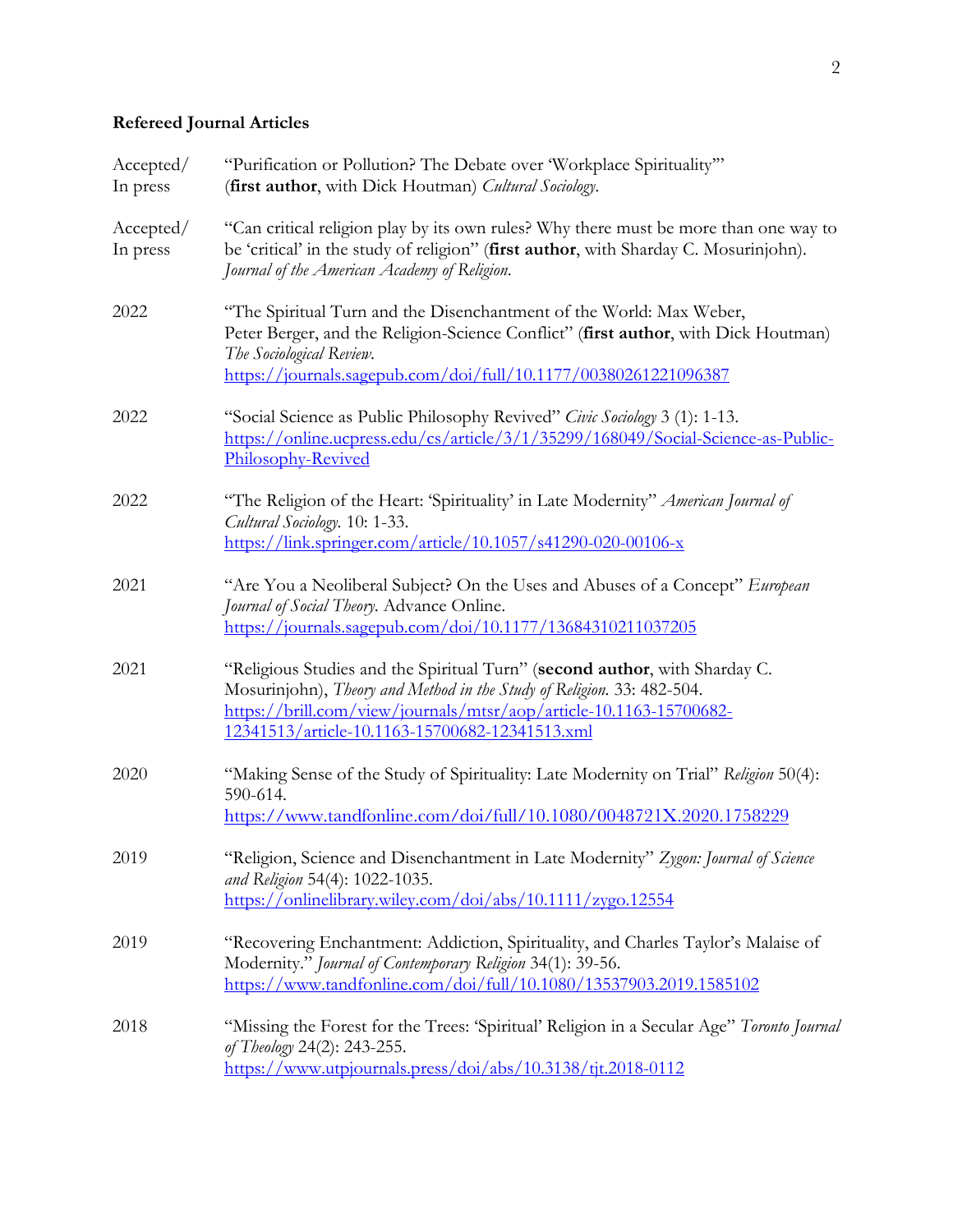| 2018 | "On the Politics of Self-Spirituality: A Canadian Case Study" Studies in Religion 47(3):<br>$345 - 372$<br>https://journals.sagepub.com/doi/abs/10.1177/0008429818764114?journalCode=si<br>ra |
|------|-----------------------------------------------------------------------------------------------------------------------------------------------------------------------------------------------|
| 2017 | "Of or 'For': The Study of Spirituality and the Problems Therein" Journal for the<br>Study of Spirituality (7)1: 64-71.<br>https://www.tandfonline.com/doi/full/10.1080/20440243.2017.1290138 |

## **Refereed Book Chapters**

| In press | "Spirituality, Self-Help, and Subjective Wellbeing Culture" in New Spiritualities and the<br>Culture of Well-Being, ed. Géraldine Mossière, (New York: Springer)                                                                                                                                                                                               |
|----------|----------------------------------------------------------------------------------------------------------------------------------------------------------------------------------------------------------------------------------------------------------------------------------------------------------------------------------------------------------------|
| 2022     | "The Spiritual Turn in Canada: 'Spiritual but not Religious' Canadian Millennials'' in<br>Emerging Church, Millennials, and Religion, Vol. 2: Curations and Durations, eds. Terry<br>Shoemaker, Rachel Schneider, and Xochitl Alvizo, (Eugene, OR: Wipf & Stock<br>Publishers).<br>https://wipfandstock.com/9781725277465/the-emerging-church-millennials-and- |
| 2020     | <u>religion-volume-2/</u><br>"Self-Spirituality in the Twenty-First Century" in <i>Mutual Enrichment Between Psychology</i><br>and Theology, ed. Russell Re Manning, (London: Routledge).                                                                                                                                                                      |
|          | https://www.routledge.com/Mutual-Enrichment-between-Psychology-and-<br>Theology/Manning/p/book/9781472415899                                                                                                                                                                                                                                                   |

## **Refereed Book Reviews**

| Accepted/<br>In press | Matteo Bortolini. A Joyfully Serious Man: The Life of Robert Bellah. Review Essay<br>for Contemporary Sociology.                                                                                               |
|-----------------------|----------------------------------------------------------------------------------------------------------------------------------------------------------------------------------------------------------------|
| Accepted/<br>In press | Brian Steensland, Jaime Kucinskas, Anna Sun (eds.) Situating Spirituality: Context,<br>Practice, and Power. Review for Journal of the American Academy of Religion.                                            |
| 2021                  | Matthew McManus. A Critical Legal Examination of Liberalism and Liberal Rights.<br>Review for Law, Culture and the Humanities 17 (3): 640-643.                                                                 |
| 2021                  | Emma Bell, Sorin Gog, Anca Simionca, and Scott Taylor (eds.) Spirituality,<br>Organization and Neoliberalism: Understanding Lived Experiences. Review for Journal of<br>Contemporary Religion 36 (3): 567-568. |
| 2021                  | Anna Fedele and Kim Knibbe (eds). Secular Societies, Spiritual Selves: The Gendered<br>Triangle od Religion, Secularity and Spirituality. Review for Religion 51(1): 153-157.                                  |
| 2021                  | Joel Thiessen and Sarah Wilkins-Laflamme. None of the Above: Nonreligious Identity In<br>the US and Canada. Review for Religion 51(1): 140-144.                                                                |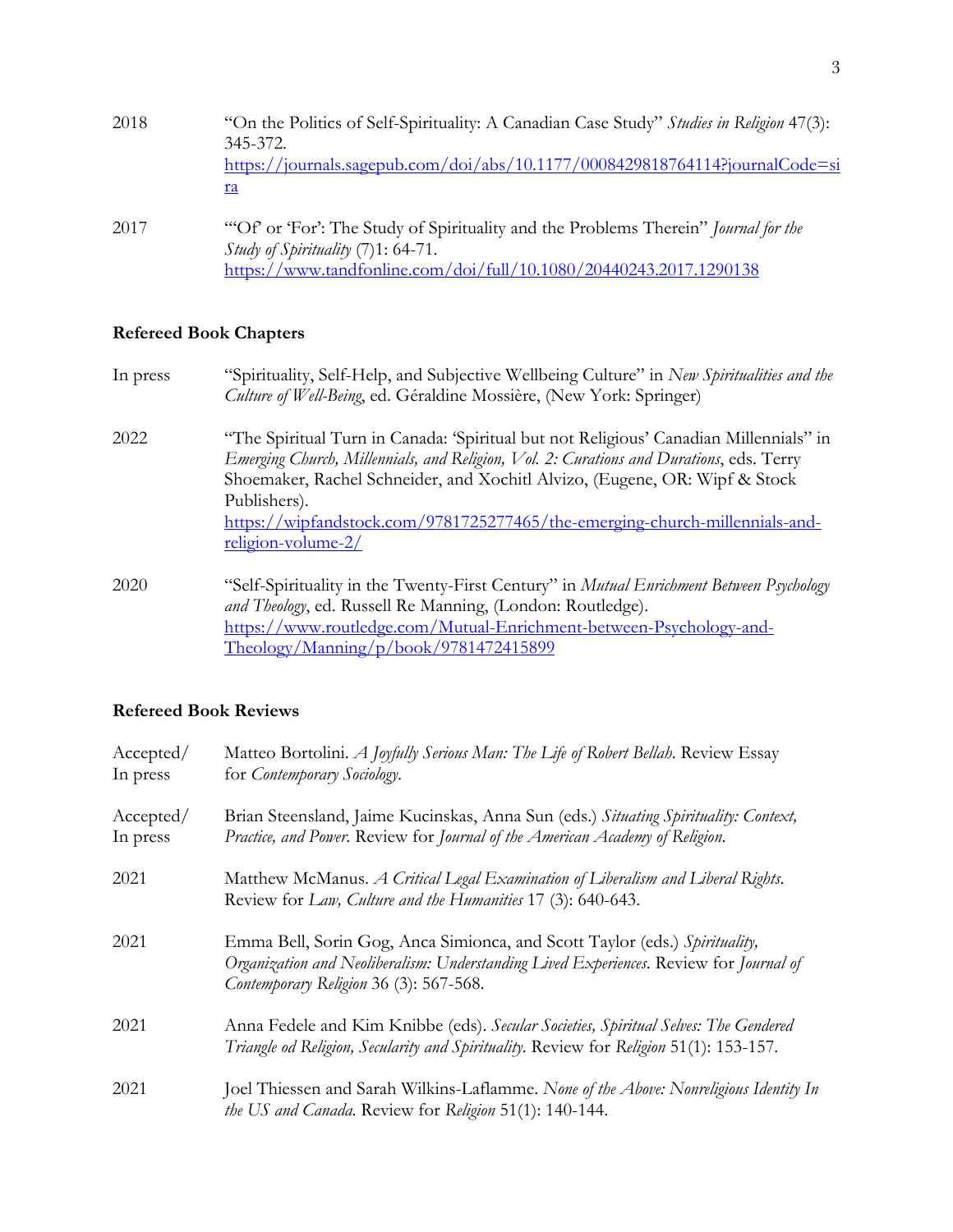| 2019 | Jason A. Josephson-Storm. The Myth of Disenchantment: Magic, Modernity, and the Birth of<br>the Human Sciences. Review for Journal of Contemporary Religion 34(2). |
|------|--------------------------------------------------------------------------------------------------------------------------------------------------------------------|
| 2017 | David Brooks. The Road to Character. Review for Journal of Interdisciplinary Studies 29(1).                                                                        |

## **Selected Works-In-Progress**

|             | Under Review "Capital and Distinction or Goods and Traditions? Towards an Anti-Naturalist Post-<br>Bourdieusian Cultural Sociology" American Journal of Cultural Sociology.                               |
|-------------|-----------------------------------------------------------------------------------------------------------------------------------------------------------------------------------------------------------|
| Completed   | "Donald J. Trump and the Canadian Civil Sphere" Chapter (draft) prepared for The<br>Civil Sphere in Canada conference, to be hosted at Guelph University in May 2022.                                     |
| Completed   | "When the Spiritual is Political: Self-Realization and the Quest for Social Justice"<br>Chapter (draft) prepared for Sociology of Spirituality book workshop, to be hosted at<br>KU Leuven in April 2022. |
| In Progress | "The Enduring Politics of Authenticity: Romanticism's Intractability in Critiques of<br>the Romantic Turn at Work" Critical Historical Studies.                                                           |
| In Progress | "How 'Religion' Became Polluted in Canada, 1960-2020: A Cultural Sociological<br>Account of Secularization" (Journal TBD)                                                                                 |

## **Selected Non-Academic Publications**

| 2022 | "Do what you love' could be contributing to the Great Resignation" The Conversation,<br>January.                  |
|------|-------------------------------------------------------------------------------------------------------------------|
| 2020 | "C3 Church Profile" World Religions and Spirituality Project, November.                                           |
| 2020 | "A hipster evangelical church is taking Toronto by storm" CBC, July.                                              |
| 2019 | "The Antinomies of the Liberal Self-Image" Liberal Currents, November.                                            |
| 2019 | "Marianne Williamson and the religion of 'spirituality" The Conversation, September.                              |
| 2019 | "Are you Spiritual, Religious or Both?" Woolf Institute Blog, January.                                            |
| 2018 | "Pioneering sociologist foresaw our current chaos 100 years ago" The Conversation,<br>November.                   |
| 2018 | "Emile Durkheim, the Sacred, and the Nonreligious" Nonreligion and Secularity Research<br>Network blog, November. |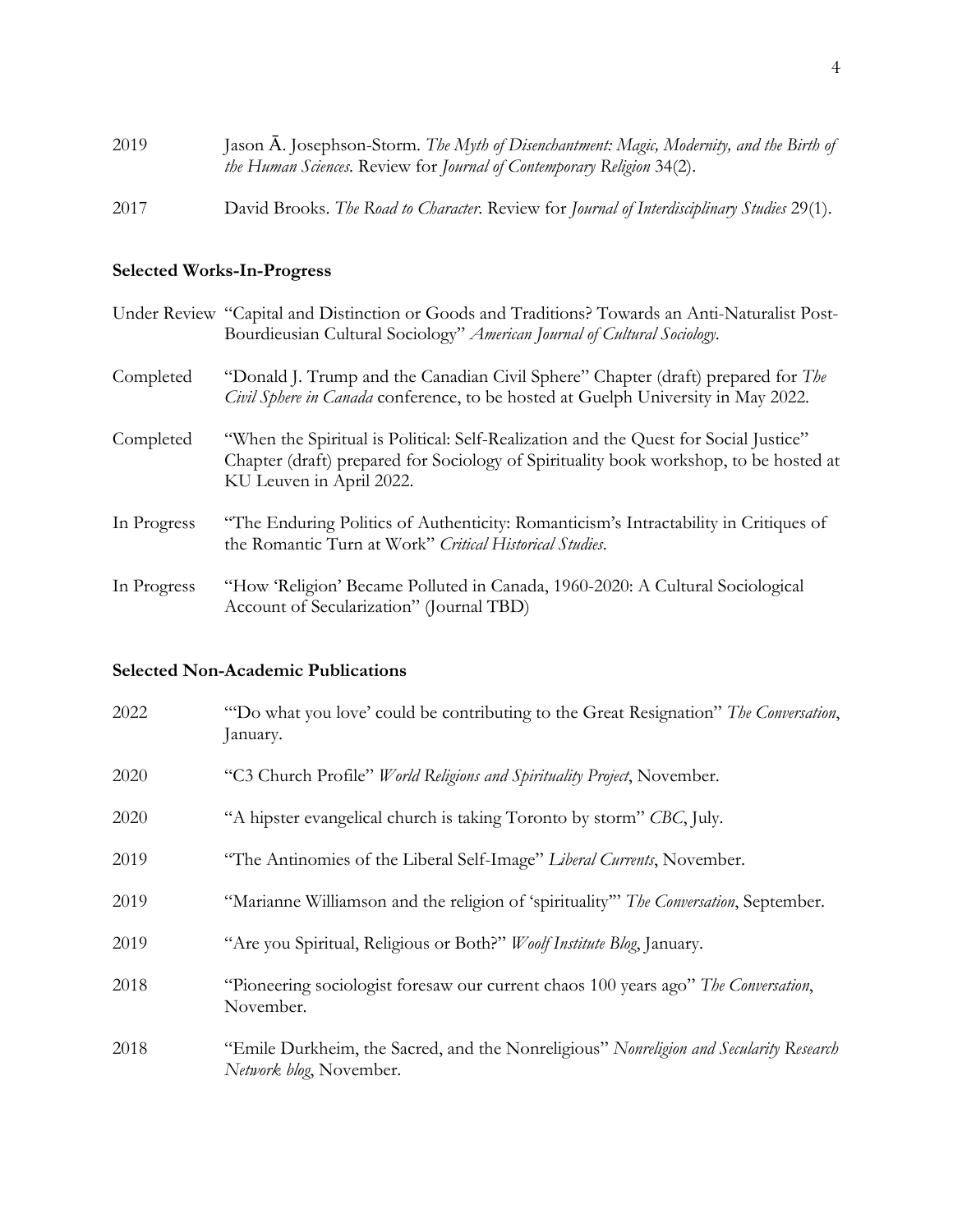| 2018 | "Self-Help in the 'age of responsibility' denies unequal realities" The Conversation,<br>September.                           |
|------|-------------------------------------------------------------------------------------------------------------------------------|
| 2018 | "Being a Progressive Christian shouldn't be an oxymoron" The Conversation, May.                                               |
| 2018 | "Is Alcoholics Anonymous a Religion?" Religion Dispatches, May.                                                               |
| 2018 | "Spirituality: Secular or Religious?" Nonreligion and Secularity Research Network blog,<br>March.                             |
| 2018 | "Millennials abandon hope for religion but revere human rights" The Conversation,<br>February.                                |
| 2017 | "What does it mean to be spiritual?" The Conversation, November.                                                              |
| 2016 | "Of or 'For': Studying Spirituality and the Problems Therein," Nonreligion and<br>Secularity Research Network blog, December. |

## **AWARDS, DISTINCTIONS AND FELLOWSHIPS:**

| 2022-25 | FWO Junior Postdoctoral Fellowship (TBD)                                                     |
|---------|----------------------------------------------------------------------------------------------|
| 2020-22 | SSHRC Banting Postdoctoral Fellowship (\$140,000)                                            |
| 2020-22 | SSHRC Postdoctoral Fellowship (\$90,000 - Declined)                                          |
| 2017-20 | SSHRC Joseph-Armand Bombardier (CGS) Doctoral Scholarship (\$105,000)                        |
| 2019    | SSHRC Michael Smith Foreign Supplement (to cover term in Cambridge) (\$5,700)                |
| 2018-19 | OCUFA Henry Mandelbaum Graduate Fellowship - Doctoral (\$5,000)                              |
| 2018    | SSHRC Storytellers Competition - Top 5 Finalist (\$3,000)                                    |
| 2018    | Queen's University Andrina McCulloch Prize in Public Speaking - First Runner Up<br>$(\$850)$ |
| 2017    | Honorable Mention for a Teaching Assistant Award                                             |
| 2016-17 | Alfred Bader Graduate Fellowship in the Humanities (\$7,000)                                 |
| 2016-17 | Ontario Graduate Scholarship-PhD (\$15,000)                                                  |
| 2015-16 | SSHRC Canada Graduate Scholarship - Master's (CGS-M) (\$17,500)                              |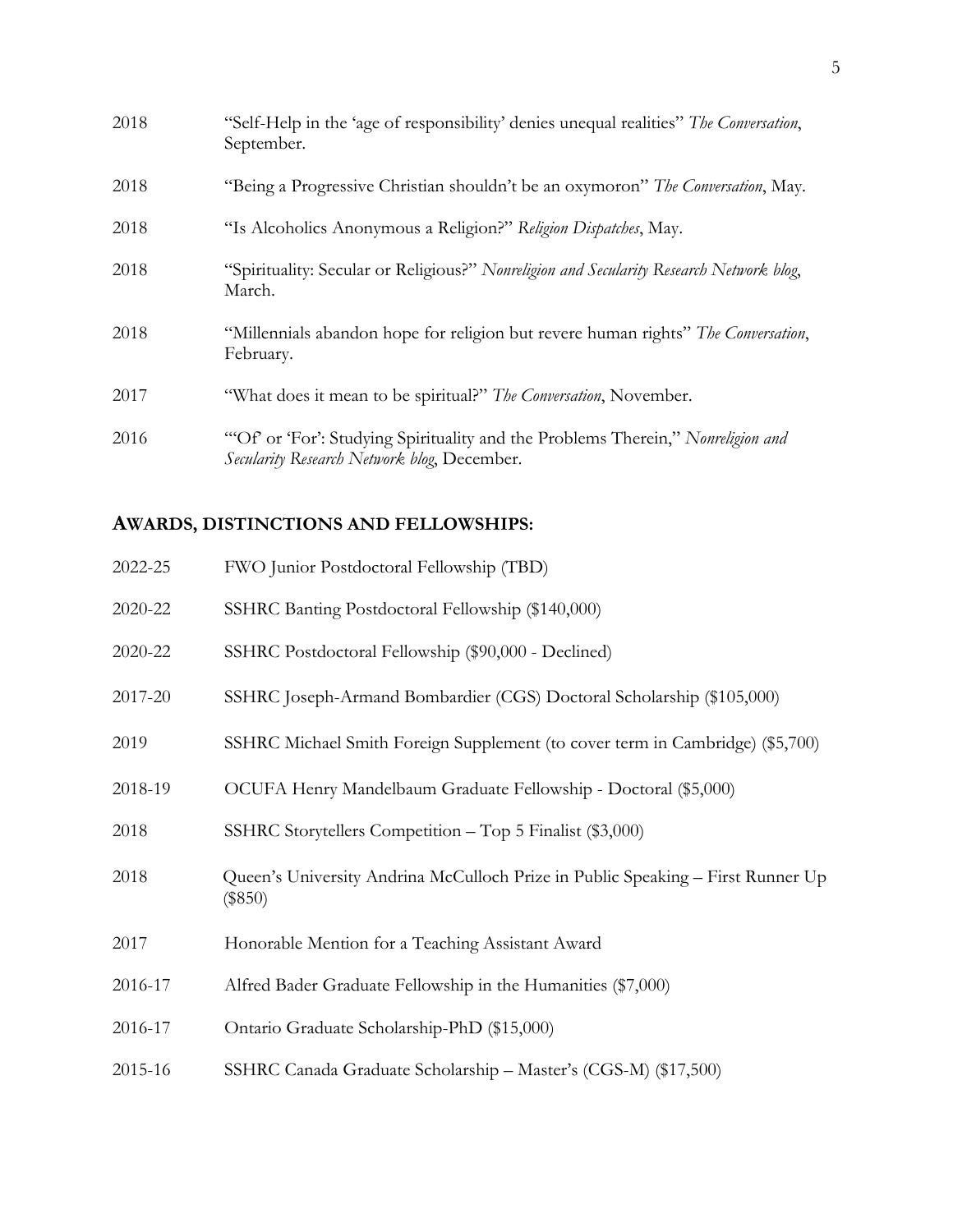2014 Queen's University Graduate Award (\$9,000)

2013 The Pall Ardal Moral Philosophy Prize (\$300)

#### **CONFERENCE ACTIVITY / PARTICIPATION:**

#### **Invited Talks**

| 2020 | "The Religion of the Heart: 'Spirituality' in Late Modernity," <i>Worldviews 2020</i> :<br>Relations with Nature, Others, and the Spiritual World, Third Age Learning Lakehead<br>$(TALL)$ (March 12).     |
|------|------------------------------------------------------------------------------------------------------------------------------------------------------------------------------------------------------------|
| 2019 | "The Religion of the Heart: The Spirit of Late Modernity," Religion, Faith and<br>Society Research Group Workshop hosted by the Center for the Study of Islam in<br>the UK, Cardiff University (March 20). |
| 2019 | "The Rise of the 'Spiritual but not Religious' in a Secular Age," The Woolf Institute<br>Public Lecture Series, Cambridge (March 7).                                                                       |

#### **Conferences/Symposia Organized**

- 2022 Co-organized a book workshop in KU Leuven on the sociology of spirituality. Leading scholars in the field were invited to write and present a chapter. Contributions will become an edited volume (held April 28 – May 1, 2022).
- 2021 "Mapping the Spiritual Turn: Consolidating the Sociology of Spirituality," for the Annual Meeting of the International Society for the Sociology of Religion (Chaired virtually on July 14).

#### **Selected Conference Presentations**

| 2021 | "The Gender Puzzle Revisited: The Subjectivization Thesis and the Spiritual Turn"<br>(with Paul Tromp) Annual Meeting of the Sociology of Religion Study Group<br>(Socrel) of the British Sociological Association, (presented virtually July 13) |
|------|---------------------------------------------------------------------------------------------------------------------------------------------------------------------------------------------------------------------------------------------------|
| 2021 | "Was Durkheim a Conservative? Reassessing the Critical Potential of the<br>Durkheimian Tradition" Canadian Sociological Association (CSA) annual<br>conference, hosted by the University of Alberta (presented virtually May 31).                 |
| 2021 | "Spirituality and Social Science in Neoliberal Societies: Friends or Foes?"<br>International Sociological Association (ISA) Forum, held in Porto Algere, Brazil<br>(presented virtually February 24).                                             |
| 2019 | "The Commensurability of Anthropology and Theology After the Ontological                                                                                                                                                                          |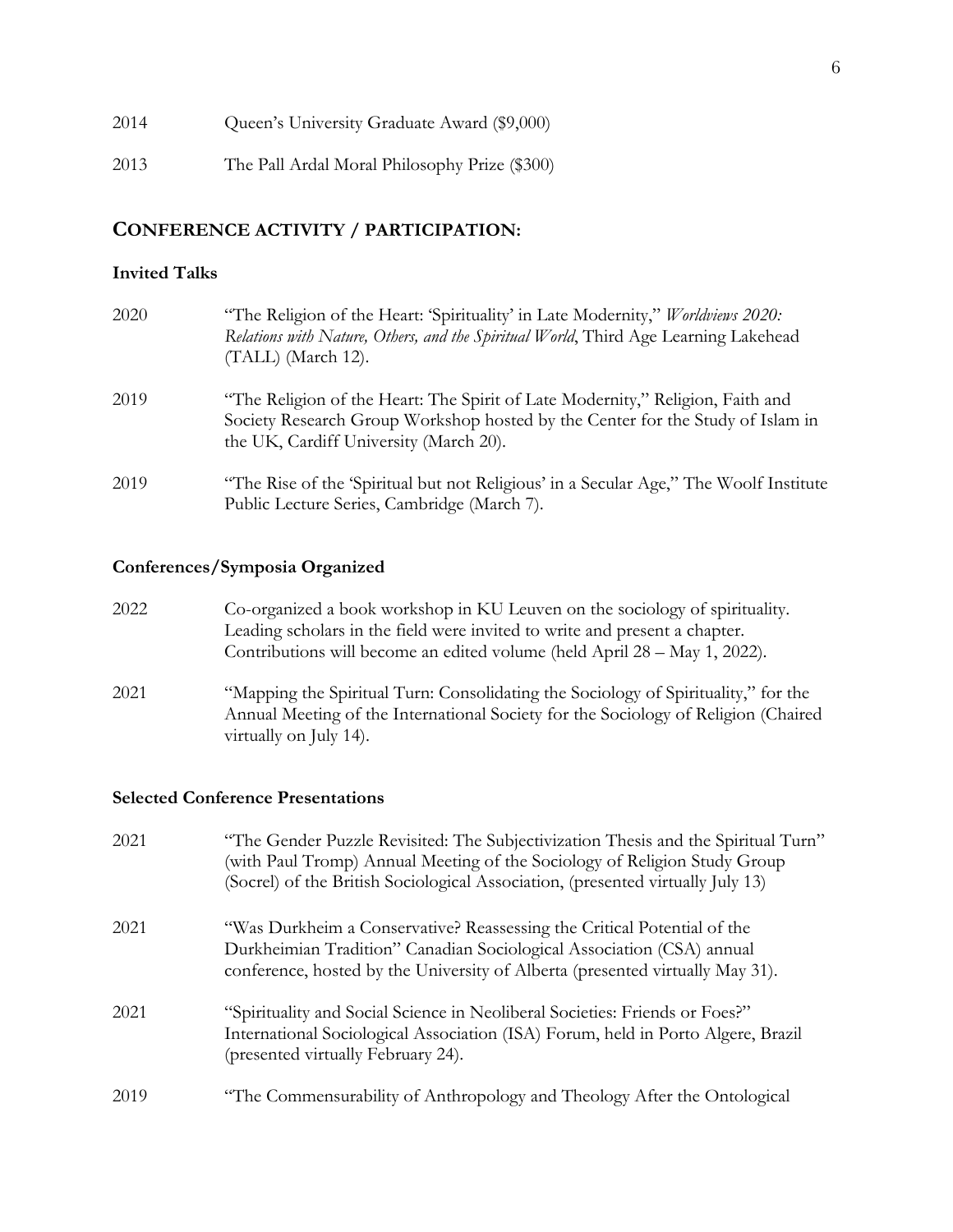|      | Turn," Annual Meeting of the Society for the Anthropology of Religion (SAR),<br>Victoria College, University of Toronto, (May 22).                                                                                                      |
|------|-----------------------------------------------------------------------------------------------------------------------------------------------------------------------------------------------------------------------------------------|
| 2019 | "Religion, Science, and Disenchantment in Late Modernity," Annual Meeting of the<br>Epiphany Philosophers, Magdalene College, Cambridge University (January 9).                                                                         |
| 2018 | "A Global Ethic Without Guidance: 'Spiritual but not Religious' Millennials and the<br>Search for Justice," Parliament of the World's Religions, Metro Toronto Convention<br>Centre (November 6).                                       |
| 2018 | "Spirituality and Discipline: (Re)producing and Challenging the (Neo)liberal Order,"<br>Annual Meeting of the Society for the Scientific Study of Religion (SSSR), Tropicana<br>Hotel, Las Vegas (October 27).                          |
| 2018 | "The Gender Puzzle Revisited: Contemporary Spirituality and the Rise of the<br>Feminine," XIX ISA World Congress of Sociology, Metropolitan Toronto<br>Convention Center (July 16).                                                     |
| 2018 | "Millennials, Higher Education, and the 'Spiritual but not Religious'," Annual<br>Meeting of the Sociology of Religion Study Group (Socrel) of the British Sociological<br>Association, University of Strathclyde (July 11).            |
| 2018 | "The 'Religious' and 'Secular' Nature of Self-Spirituality: Insights from the Field,"<br>Nonreligion and Secularity Research Network (NSRN) Annual Conference, King's<br>College London (July 6, 2018).                                 |
| 2018 | "The Gender Puzzle Revisited: Contemporary Spirituality and the Rise of the<br>Feminine," Annual Meeting of the Canadian Society for the Study of Religion<br>(CSSR), University of Regina (May 27).                                    |
| 2018 | "Spiritual but not Religious' Millennials in Canada: Liberal Cosmopolitanism and the<br>Politics of Community," 6 <sup>th</sup> University of Toronto Centre for Ethics Annual<br>Graduate Conference, University of Toronto, (May 11). |
| 2018 | "Disney and Self-Spirituality: A Match Made in Hollywood Heaven", Annual<br>International Conference on Religion & Film, University of Toronto, (May 4).                                                                                |
| 2018 | "Spiritual but not Religious' and the Antinomies of Contemporary Liberalism,"<br>Annual Meeting of the British Sociological Association (BSA), Northumbria<br>University, UK (April 11).                                                |
| 2017 | "Spiritual but not Religious' Millennials in Canada," Annual Meeting of the<br>American Academy for the Study of Religion (AAR), Boston (November 19)                                                                                   |
| 2017 | "A Quite New Predicament – The Rise of the 'Spiritual but not Religious' in a                                                                                                                                                           |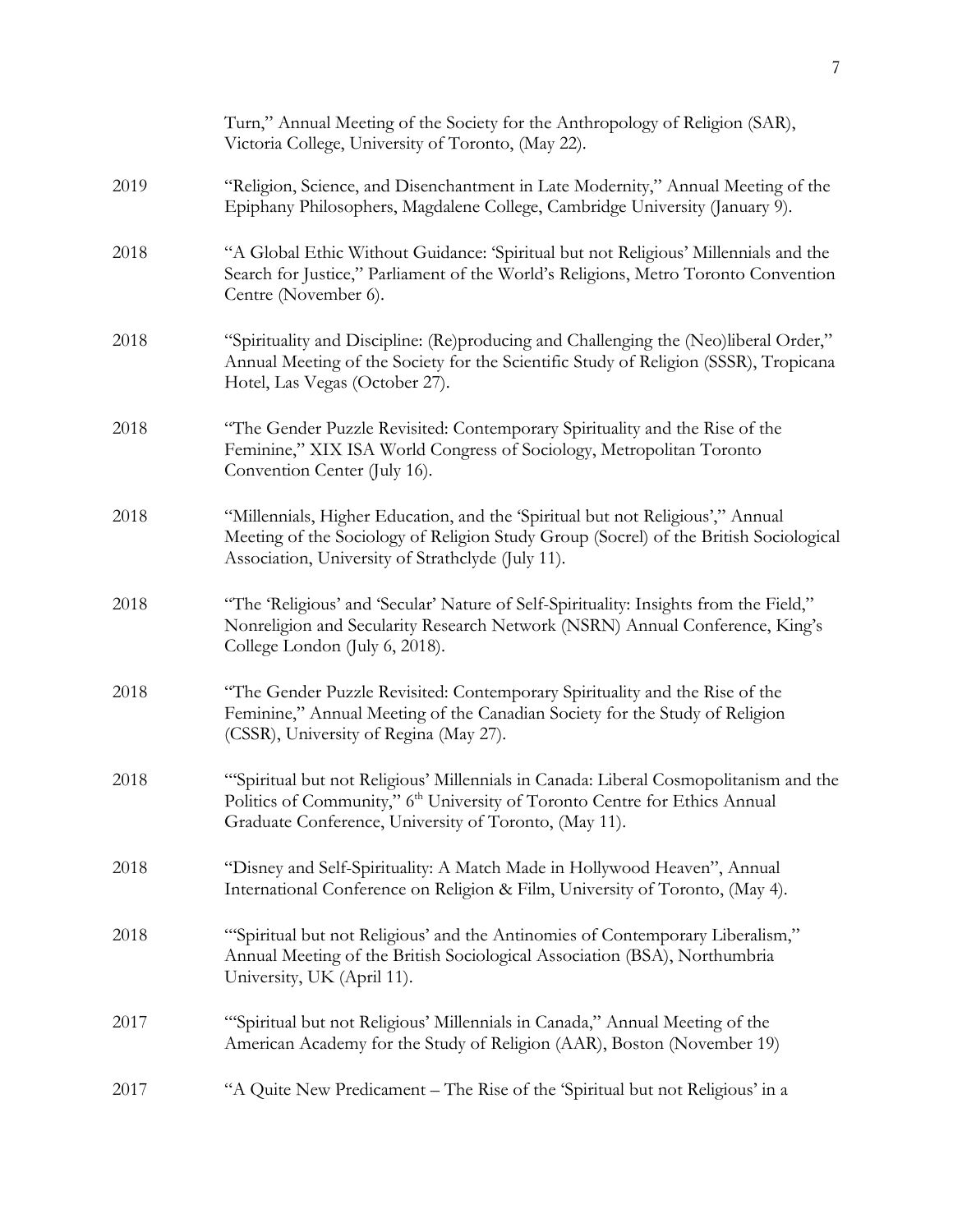|      | Secular Age," Problematizing Religious Diversity in a Secular Age, McGill CREOR Annual<br>Graduate Student Conference (September 16).                                                                                               |
|------|-------------------------------------------------------------------------------------------------------------------------------------------------------------------------------------------------------------------------------------|
| 2017 | "Rethinking the Social Study of Spirituality," Annual Meeting of the Sociology of<br>Religion Study Group (Socrel) of the British Sociological Association, University of<br>Leeds (July 13).                                       |
| 2017 | "Spirituality and Social Justice Among Canadian Millennials," Annual Meeting of the<br>International Society for the Sociology of Religion (ISSR), University of Lausanne,<br>Switzerland (July 7).                                 |
| 2017 | "The Politics of Self-Spirituality: A Canadian Case Study," Annual Meeting of the<br>Canadian Society for the Study of Religion (CSSR), Ryerson University (May 30).                                                                |
| 2017 | "A Spiritual Pedagogy for the Twenty-First Century," Annual George Brown College<br>Philosophy of Education Conference, George Brown College, ON (May 26).                                                                          |
| 2017 | "Finding the Spiritual in Nature: So What?," Queen's School of Religion annual<br>Graduate Conference, Queen's University (May 13).                                                                                                 |
| 2017 | "Social Inquiry on the Brink: Why the Ecological Crisis Requires Us to Rethink How<br>and Why We Study Spirituality," University of Toronto Department of Religion<br>Annual Graduate Conference, University of Toronto (April 27). |
| 2017 | "The Politics of Self-Spirituality: A Canadian Case Study," 7th International<br>Conference on Religion & Spirituality in Society, Imperial College London (April<br>17).                                                           |
| 2017 | "Spirituality, Identity, and Modernity," Queen's Cultural Studies Annual Graduate<br>Conference, Queen's University (March 31).                                                                                                     |
| 2017 | "Spirituality, Identity, and Modernity," University of Ottawa Department of Modern<br>Languages and Literatures Annual Graduate Conference, University of Ottawa<br>(February 10).                                                  |
| 2016 | "Addiction, Spirituality and the Search for Meaning," The British Association for the<br>Study of Spirituality (BASS) 4 <sup>th</sup> Biennial Conference, University of Manchester (May<br>(25).                                   |
| 2016 | "On the Politics of Spirituality: Moving Beyond Consumptive Capitalism," Queen's<br>School of Religion Annual Graduate Conference, Queen's University (May 14).                                                                     |
| 2016 | "Addiction, Spirituality and the Search for Meaning," Université De Sherbrooke<br>Annual Conference on the Study of Religion, Université De Sherbrooke, QC (April<br>29).                                                           |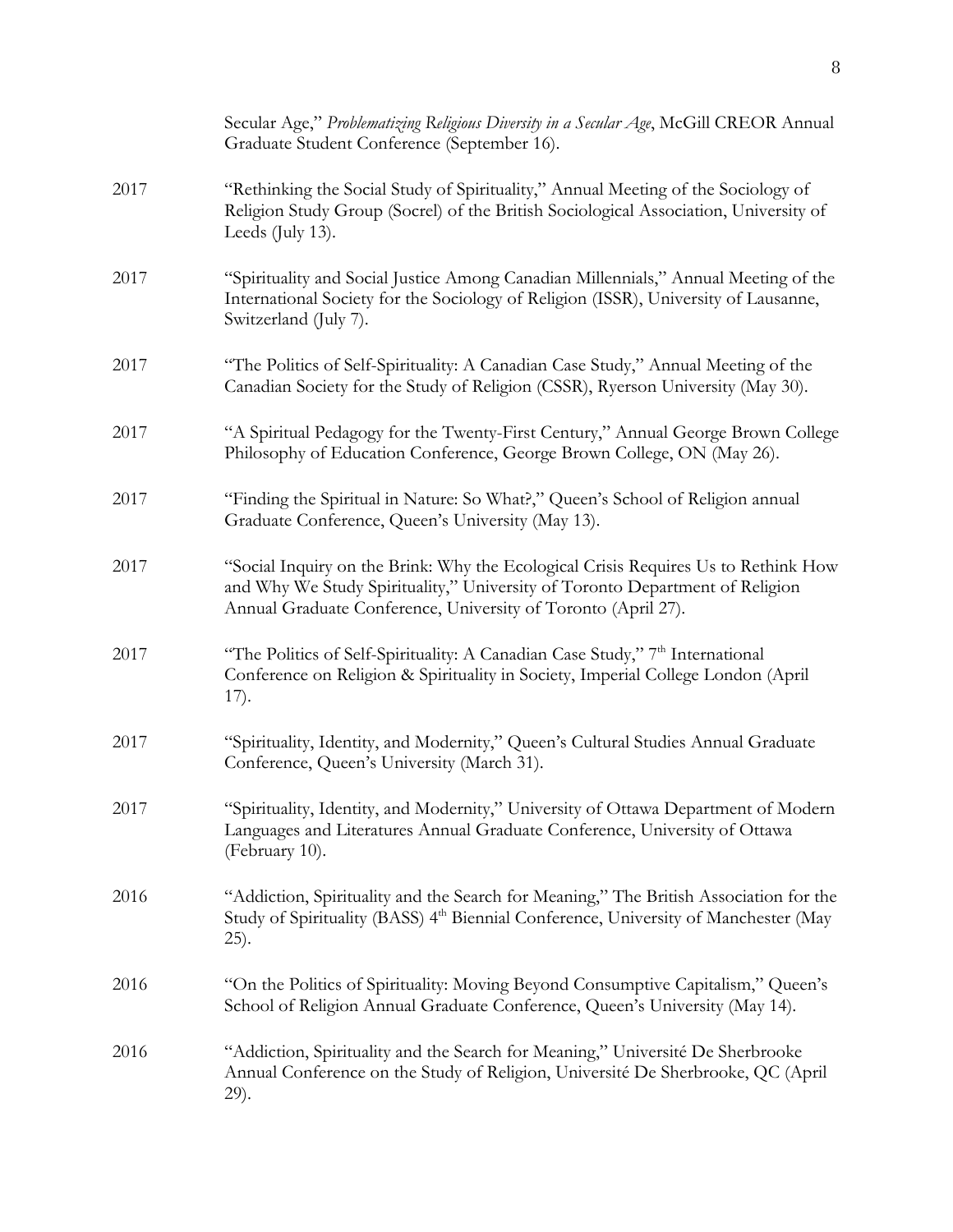| 2016 | "Addiction, Spirituality and the Search for Meaning", Queen's Cultural Studies<br>Annual Graduate Conference, Queen's University (April 1).       |
|------|---------------------------------------------------------------------------------------------------------------------------------------------------|
| 2015 | "On the Lived Nature of Contemporary Spirituality", Queen's School of Religion<br>Annual Graduate Conference, Queen's University (March 7, 2015). |
| 2015 | "On the Lived Nature of Contemporary Spirituality", Queen's Cultural Studies<br>Annual Graduate Conference, Queen's University (March 28).        |

#### **Discussant**

2018 Respondent on the "Social Networks" Panel, Planetary Humanities, Cosmopolitan Philosophies, Social Networks: Perspectives from China and the West – Public Workshop, Duke University, (March 26).

## **TEACHING EXPERIENCE:**

#### **Instructor, Department of Sociology, KU Leuven**

SOC 95a "Postmodernization: Science Under Siege" (Winter 2022) (co-instructor with Dick Houtman) SOC 95a "Postmodernization: Science Under Siege" (Winter 2021) (co-instructor with Dick Houtman)

#### **Instructor, Department of Philosophy, Queen's University**

PHIL 204 "Life, Death, and Meaning" (Fall 2019)

#### **Teaching Assistant, Department of Religion, Queen's University**

RELS 401: Spiritual but not Religious – Honours Seminar (Winter 2017) RELS 161: Problems in Religion and Culture (Fall/Winter 2016-17) RELS 401: Spiritual but not Religious – Honours Seminar (Winter 2015)

#### **Teaching Assistant, Department of Philosophy, Queen's University**

PHIL 296: Animals and Society (Winter 2018) PHIL 347: Moral Responsibility (Fall 2017) PHIL 259: Critical Thinking (Fall 2017) PHIL 275: Thinking Gender, Sex, and Love (Fall 2016) PHIL 201: Philosophy and Medicine (Winter 2016) PHIL 115: New Eyes on Ancient Problems (Fall/Winter 2014-2015)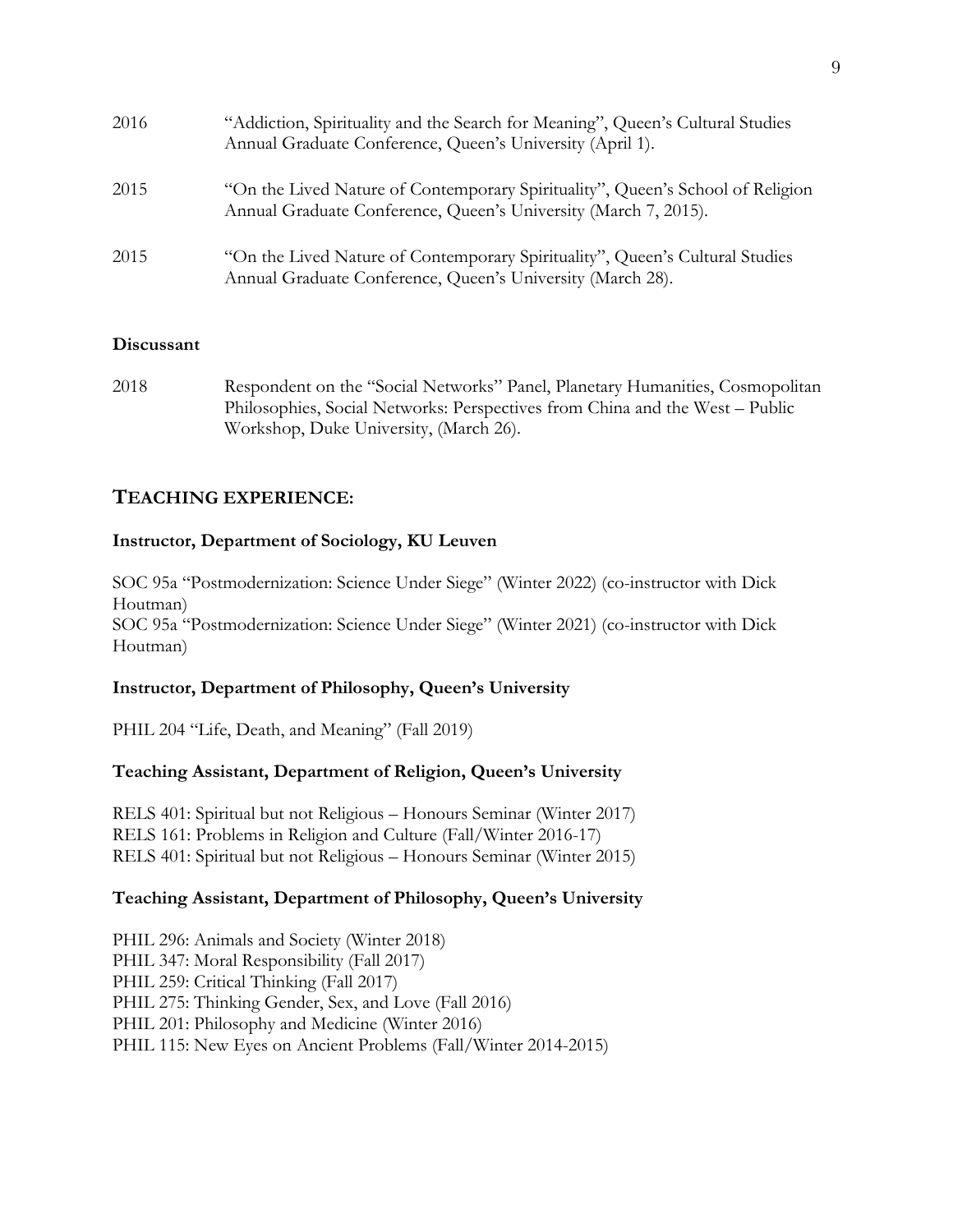#### **RESEARCH EXPERIENCE:**

#### **Research Assistant, Department of Sociology, University of Toronto**

Hired by Dr. Ann Mullen, Associate Professor in the Department of Sociology at the University of Toronto, in order to provide support on her qualitative research project, examining the contemporary art worlds of New York and San Francisco. (Summer 2018)

#### **Summer School Participant, University of Antwerp**

Participated in the Annual Universitair Centrum Sint-Ignatius Antwerpen (UCSIA) Summer School on Religion, Culture and Society in Antwerp (August 27 – September 2, 2017) https://ucsia-summerschool.org

#### **SERVICE AND PUBLIC ENGAGEMENT:**

#### **Service to Profession**

Referee for: *American Journal of Cultural Sociology*, *Journal of the American Academy of Religion*, *Social Compass*, *Studies in Religion*, Israel Science Foundation.

#### **Editorial**

| 2017-19 |  | Associate Editor for the Nonreligion and Secularity Research Network (NSRN) Blog |
|---------|--|----------------------------------------------------------------------------------|
|         |  |                                                                                  |

#### **Departmental Service**

| 2017    | Cultural Studies Student Representative on Queen's National Scholar "Philosophy"<br>and Prisons" Hiring Committee |
|---------|-------------------------------------------------------------------------------------------------------------------|
| 2016-17 | Cultural Studies General Research Ethics Board (GREB) Committee Member                                            |
| 2016-17 | <b>Cultural Studies Communications Committee Member</b>                                                           |

#### **Film/Television Appearances**

| 2020 | Featured in the Canadian Broadcasting Corporation (CBC) Point Of View         |
|------|-------------------------------------------------------------------------------|
|      | documentary #Blessed (Hot Docs Film Festival 2020 Selection), directed by Ali |
|      | Weinstein.                                                                    |
|      | (available on iTunes: https://itunes.apple.com/us/movie/blessed/id1582371054) |
| 2018 | Interviewed on the Global Kingston Morning Show by Bill Welychka about        |
|      | "Spirituality and the Holidays" (aired December 20 $(a)$ 10-10:10am EST)      |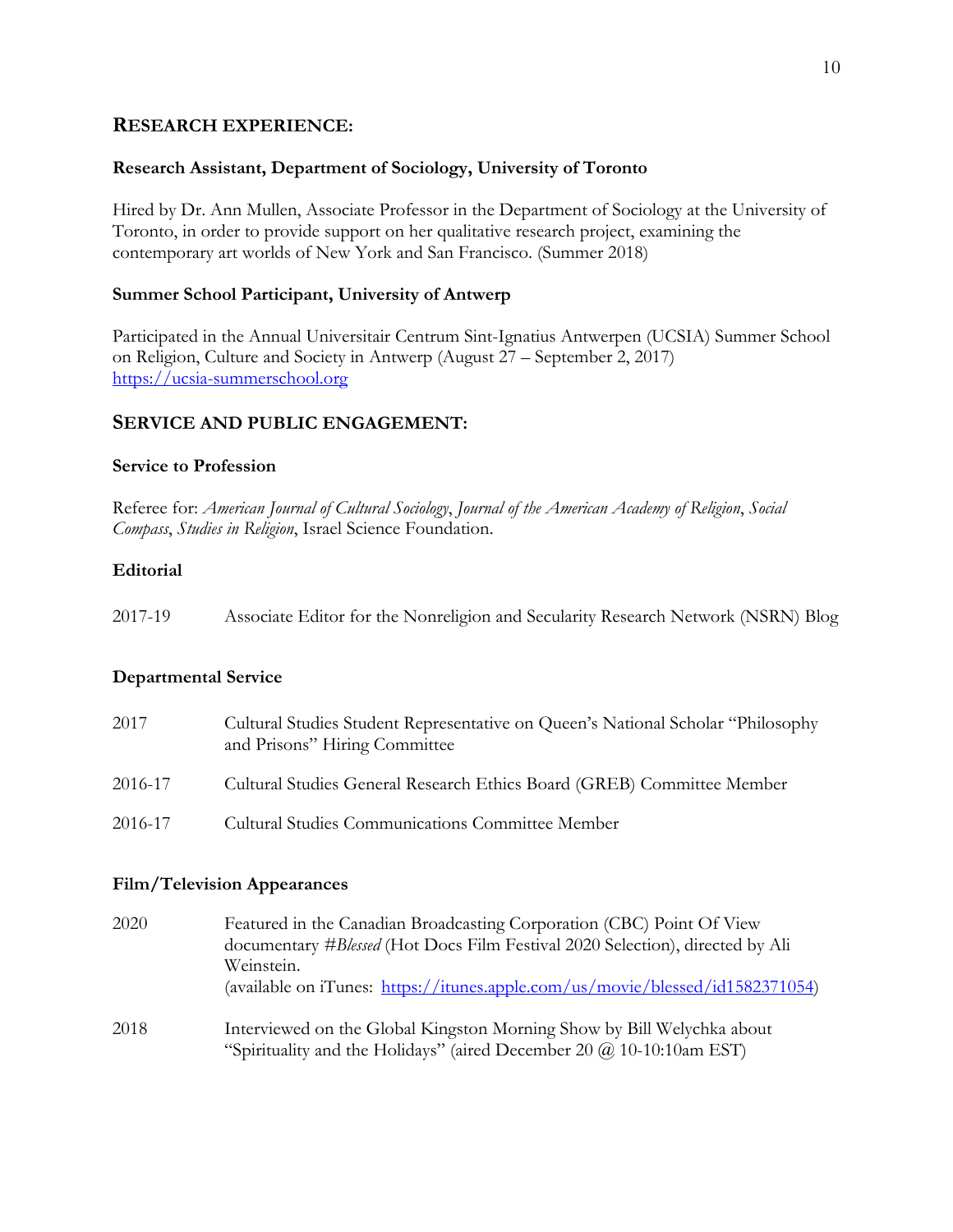#### **Radio Appearances**

| 2022 | Interviewed on 630 CHED Mornings with Daryl McIntyre about The Conversation<br>article on the Great Resignation (aired January 12 $@$ 9:10am).                                                                              |
|------|-----------------------------------------------------------------------------------------------------------------------------------------------------------------------------------------------------------------------------|
| 2022 | Interviewed on "voiced Radio with Stephen Hurley" about "The Passion Paradigm<br>and the Great Resignation" (aired January 12 $(\overline{a})$ 9am).                                                                        |
| 2021 | Interviewed by CBC Radio-Canada reporter Étienne Lajoie about controversy<br>surrounding C3 Toronto church purchasing Geary Ave. rehearsal space in Toronto<br>(aired May 26 $(a)$ 8:15am) (interview conducted in French). |
| 2020 | Interviewed on "The Moment of Truth with David Moses" about the film #Blessed<br>(with documentarian Ali Weinstein) (will air July 18)                                                                                      |
| 2020 | Interviewed on Conscious Living Radio by Tasha Simms about "#Blessed: Millennials<br>and Spirituality" (aired July 8 $@$ 6 – 7pm PST)                                                                                       |
| 2019 | Interviewed on "Viewpoints with Todd van der Heyden" about the debates<br>surrounding talk of "toxic masculinity" (aired May 5 $\omega$ 12-1pm EST)                                                                         |
| 2018 | Was featured as a "Religion and Culture Expert" on Zoomer Radio's "Good Friday<br>Free For All" Show (aired March 30 $@$ 12-1pm EST)                                                                                        |
| 2017 | Interviewed on Global News Radio 770 CHQR by Andrea Montgomery about<br>"Millennials, Religion and Spirituality" (aired December 24 $@$ 8-8:30am EST)                                                                       |

#### **Print Media Appearances**

2021 Interviewed by Precious Adesina for *The Telegraph* article, "Can million-dollar spiritual guidance buy guilt-free living from billionaires?" (published May 30) 2020 Interviewed by Michelle McQuigge for *Globe and Mail* news article, "Young Canadians say current events, string of bad news adding to anxiety" (published January 13).

## **TEACHING EXPERTISE:**

Cultural Sociology Social and Cultural Theory Sociology of Religion Theory and Method in Religious Studies Political Philosophy